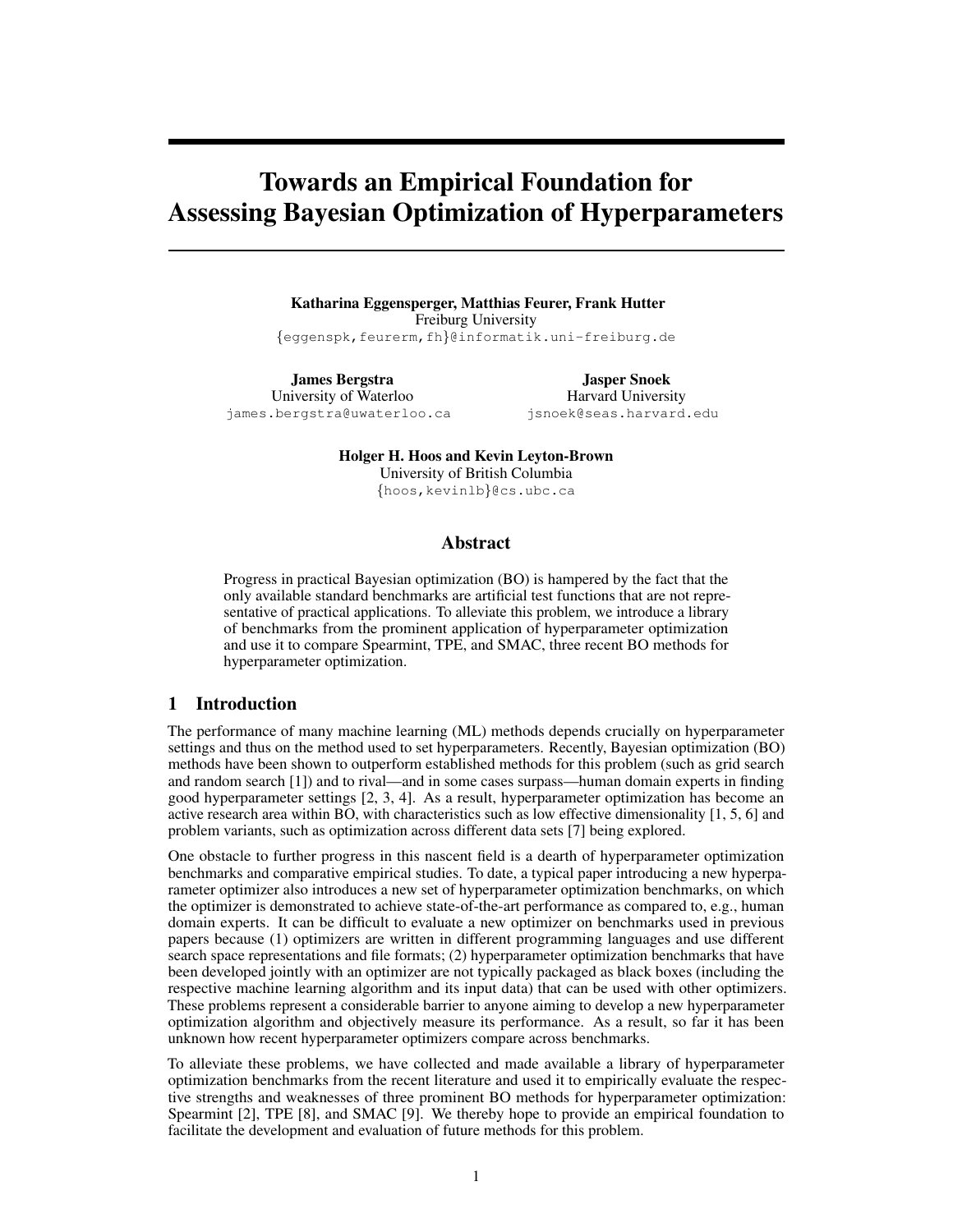#### 2 Bayesian Optimization Methods for Hyperparameter Optimization

Given a machine learning algorithm A having hyperparameters  $\lambda_1, \ldots, \lambda_n$  with respective domains  $\Lambda_1, \ldots, \Lambda_n$ , we define its hyperparameter space  $\Lambda = \Lambda_1 \times \cdots \times \Lambda_n$ . Hyperparameters can be continuous, integer-valued, or categorical. Following [\[10\]](#page-4-9) and [\[8\]](#page-4-7), we say that a hyperparameter  $\lambda_i$ is *conditional* on another hyperparameter  $\lambda_j$  if  $\lambda_i$  is only active if hyperparameter  $\lambda_j$  takes values from a given set  $V_i(j) \subsetneq \Lambda_j$ . Let  $\mathcal{L}(A, \mathcal{D}_{\text{train}}, \mathcal{D}_{\text{valid}})$  denote the validation loss (e.g., misclassification rate) that A achieves on data  $\mathcal{D}_{valid}$  when trained on  $\mathcal{D}_{train}$ . The hyperparameter optimization problem under k-fold cross-validation is then to minimize the blackbox function

$$
f(\lambda) = \frac{1}{k} \sum_{i=1}^{k} \mathcal{L}(A_{\lambda}, \mathcal{D}_{\text{train}}^{(i)}, \mathcal{D}_{\text{valid}}^{(i)}).
$$
 (1)

Bayesian optimization (see [\[11\]](#page-4-10) for a detailed tutorial) constructs a probabilistic model  $\mathcal M$  of  $f$ based on point evaluations of  $f$  and any available prior information, and uses that model to select subsequent configurations  $\lambda$  to evaluate. In order to select its next hyperparameter configuration  $\lambda$  using model M, BO uses an *acquisition function*  $a_{\mathcal{M}} : \Lambda \to \mathbb{R}$ , which uses the predictive distribution of model M at arbitrary hyperparameter configurations  $\lambda \in \Lambda$  to quantify how useful knowledge about  $\lambda$  would be. This function is then maximized over  $\Lambda$  to select the most useful configuration  $\lambda$  to evaluate next. Several well-studied acquisition functions exist [\[12,](#page-4-11) [13,](#page-4-12) [14\]](#page-4-13); all aim to trade off exploitation (locally optimizing hyperparameters in regions known to perform well) versus exploration (trying hyperparameters in a relatively unexplored region of the space). The most popular acquisition function is the *expected improvement*  $(EI(\lambda))$  [\[13\]](#page-4-12) over an existing given error rate  $f_{min}$  attainable at a hyperparameter configuration  $\lambda$ , where expectations are taken over predictions with the current model  $\mathcal{M}$ :

<span id="page-1-0"></span>
$$
\mathbb{E}_{\mathcal{M}}[I_{f_{min}}(\boldsymbol{\lambda})] = \int_{-\infty}^{f_{min}} \max\{f_{min} - f, 0\} \cdot p_{\mathcal{M}}(f \mid \lambda) \, df. \tag{2}
$$

One main difference between existing BO algorithms lies in the model classes they employ. In this paper, we empirically compare three popular BO algorithms for hyperparameter optimization that are based on different model types.

Spearmint [\[2,](#page-4-1) [15\]](#page-4-14). Spearmint uses Gaussian process (GP) models and performs slice sampling over the GP's hyperparameters for a fully Bayesian treatment. Spearmint supports both continuous and discrete parameters (by rounding). It does not exploit knowledge about the conditionality of parameters. It draws new points by calculating expected improvement over a Sobol grid. Due to limitations in the Sobol library, it does not support more than 40 hyperparameters.

Sequential Model-based Algorithm Configuration (SMAC) [\[9,](#page-4-8) [16\]](#page-4-15). SMAC is based on random forest models. Uncertainty estimates are obtained as the empirical variance over the predictions of the trees in the given forest. For hyperparameter optimization problems with cross-validation, SMAC evaluates the loss of configurations at single folds at a time in order to save time. Different hyperparameter configurations are compared based only on the folds evaluated for both. SMAC supports continuous, categorical, and conditional parameters. It was the best-performing optimizer for Auto-WEKA [\[3\]](#page-4-2) and has also been used to configure many combinatorial optimization algorithms.

Tree Parzen Estimator (TPE) [\[8,](#page-4-7) [17\]](#page-4-16). TPE is a non-standard BO algorithm. While Spearmint and SMAC model  $p(f | \lambda)$  directly, TPE models  $p(f < f<sup>*</sup>)$ ,  $p(\lambda | f < f<sup>*</sup>)$ , and  $p(\lambda | f \geq f<sup>*</sup>)$ , where f∗ is defined as a fixed quantile of the losses observed so far, and the latter two probabilities are defined by tree-structured Parzen density estimators. With these distributions defined, a term proportional to the expected improvement from Equation [\(2\)](#page-1-0) can be computed in closed form [\[8\]](#page-4-7). TPE supports continuous, categorical, and conditional parameters, as well as priors for each hyperparameter over which values are expected to perform best. TPE has been used succesfully in several papers beyond the one in which it was introduced [\[4,](#page-4-3) [18,](#page-4-17) [3\]](#page-4-2).

#### 3 Hyperparameter Optimization Benchmarks

Table [1](#page-2-0) summarizes all of the benchmarks we collected. These include simple test functions (used for convenience in many papers) as well as benchmarks collected from recent work on hyperparameter optimization using the optimizers we aim to evaluate [\[8,](#page-4-7) [2,](#page-4-1) [3\]](#page-4-2). We make these benchmarks available at <www.automl.org/benchmarks.html> in various formats.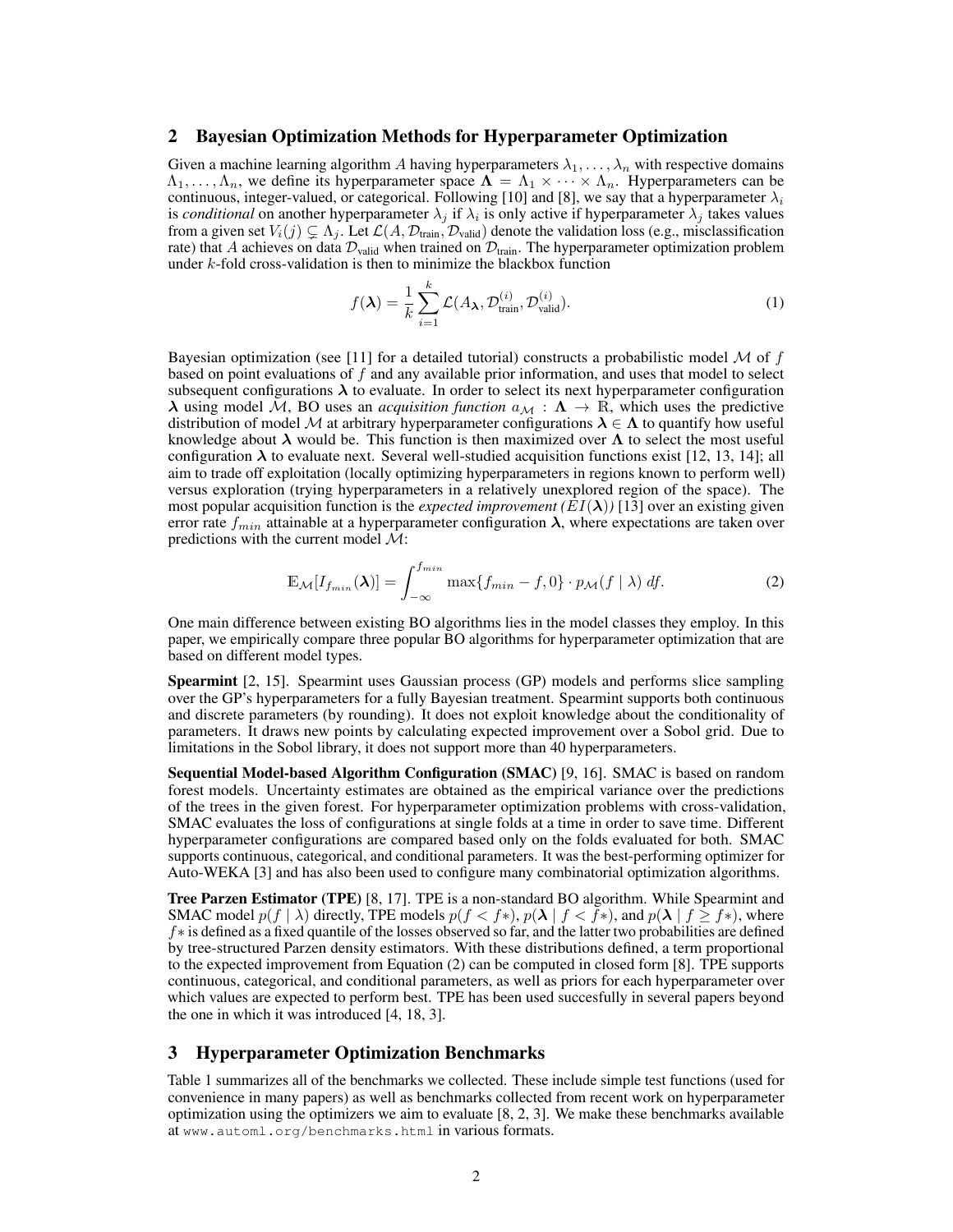| Algorithm      | #hyp.params(conditional) | continuous/discrete<br><b>Dataset</b> |                    | Size (Train/Valid/Test)        | <b>Citation</b> | runtime       |
|----------------|--------------------------|---------------------------------------|--------------------|--------------------------------|-----------------|---------------|
| Branin         | $2(-)$                   | $2/-$                                 | ۰                  | ٠                              | [19]            | < 1s          |
| Hartmann 6d    | $6(-)$                   | $6/-$                                 | ۰                  | ٠                              | $[19]$          | < 1s          |
| Log. Reg.      | $4(-)$                   | $4/-$                                 | <b>MNIST</b>       | 50k/10k/10k                    | [2, 20]         | < 5m          |
| Log. Reg.      | $4(-)$                   | $4/-$                                 | <b>MNIST</b>       | 5 fold cv. 60k Train, 10k Test | [2, 20]         | < 25m         |
| LDA ongrid     | $3(-)$                   | $-13$                                 | Wikipedia articles | 200k/24560/25k                 | [2, 21]         | < 1s          |
| SVM ongrid     | $3(-)$                   | $-13$                                 | <b>UniPROBE</b>    | $\approx$ 20k/-/ $\approx$ 20k | [2, 22]         | < 1s          |
| <b>HP-NNET</b> | 14(4)                    | 7/7                                   | <b>MRBI</b>        | 10k/2k/50k                     | [8, 23]         | $\approx 6m$  |
| HP-NNET        | 14(4)                    | 7/7                                   | <b>MRBI</b>        | 5 fold cv. 12k Train, 50k Test | [8, 23]         | $\approx 25m$ |
| HP-NNET        | 14(4)                    | 7/7                                   | convex             | 6.5k/1.5k/50k                  | [8, 23]         | $\approx 7m$  |
| HP-NNET        | 14(4)                    | 7/7                                   | convex             | 5 fold cv. 8k Train, 50k Test  | [8, 23]         | $\approx 25m$ |
| HP-DBNET       | 38(29)                   | 19/17                                 | convex             | 6.5k/1.5k/50k                  | [8, 23]         | $\approx 10m$ |
| Auto-WEKA      | 786(784)                 | 296/490                               | convex             | 6.5k/1.5k/50k                  | [3, 23]         | $\approx 15m$ |

<span id="page-2-0"></span>Table 1: Hyperparameter optimization benchmarks used. The loss function is misclassification rate for all but LDA, where it is perplexity.

Low-dimensional benchmarks. We collected three hyperparameter optimization benchmarks with small numbers of parameters from [\[2\]](#page-4-1): simple LOGISTIC REGRESSION to classify the popular MNIST dataset; ONLINE LATENT DIRICHLET ALLOCATION (LDA) for Wikipedia articles, and STRUCTURED SUPPORT VECTOR MACHINES (SVM). The latter two benchmarks are defined on a grid of hyperparameter values: for each of the grid points (288 for LDA; 1 400 for SVM), algorithm performance data (on a validation set; no cross-validation) has been precomputed by [\[2\]](#page-4-1) to allow for very rapid experiments. Another advantage of such precomputed data is that anyone can use these benchmarks without having to compile and run the respective ML algorithms.

**Medium-dimensional benchmarks.** We collected two types of hyperparameter optimization benchmarks of intermediate dimensionality from [\[8\]](#page-4-7). HP-NNET and HP-DBNET are implementations of a simple neural network and a deep neural network, respectively. Both run dramatically faster on GPUs than CPUs. Both include continuous and categorical parameters, some of which are conditional. Both use preprocessing methods that (at least for HP-NNET) need to be set carefully to achieve high performance. For each hyperparameter in these benchmarks, an expert-defined prior over good values is defined. Since these priors cannot be expressed in SMAC's and Spearmint's formats, they get lost in translation, as does conditionality information in the case of Spearmint.

High-dimensional benchmarks. To test the limits of current optimizers, we also investigated the AUTO-WEKA framework [\[3\]](#page-4-2), which encodes combined model selection and hyperparameter optimization into an enormous hierarchical space with 768 hyperparameters.

Cross-validation is essential to avoid overfitting, especially as hyperparameter optimization methods improve. Nevertheless, out of the methods above, only Auto-WEKA used cross-validation. To study the impact of cross-validation, we considered additional versions of the LOGISTIC REGRESSION and HP-NNET benchmarks with 5-fold cross-validation.

## 4 Results

We ran each optimizer with its default settings 10 times on each benchmark for the number of function evaluations used in the paper introducing the benchmark. Individual runs (if cross-validation is used, individual folds) of all machine learning methods were subjected to a timeout of one hour, but this only took effect for a few runs on the HP-DBNET. The HP-NNET and HP-DBNET experiments required GPUs (we used NVIDIA Tesla M2070s for HP-NNET and a NVIDIA GeForce GTX 780 for HP-DBNET). For benchmarks including cross-validation, it is possible to evaluate one fold at a time; SMAC took advantage of this while the other methods do not support it yet and thus evaluated all 5 cross-validation folds for a selected configuration at once.

Table [2](#page-3-0) summarizes the results. Overall, Spearmint performed best for the low-dimensional continuous problems, followed by SMAC and then TPE (which does not model interactions between parameters). SMAC showed solid all-round performance, likely owing to its robust random forest models. Finally, TPE performed well on the discrete low-dimensional benchmarks and best for HP-DBNET, likely due to its ability to exploit the expert-defined priors about good parameter values available for this benchmark.

We also encountered a few surprises. Firstly, Spearmint had some robustness problems, e.g., crashing on 3 of 10 runs for the HARTMANN-6 function because of a singular covariance matrix. It also had some problems with discrete parameter values: by maximizing EI over a dense sobol grid instead of the discrete input grid, in some cases it repeatedly chose values that were rounded to the same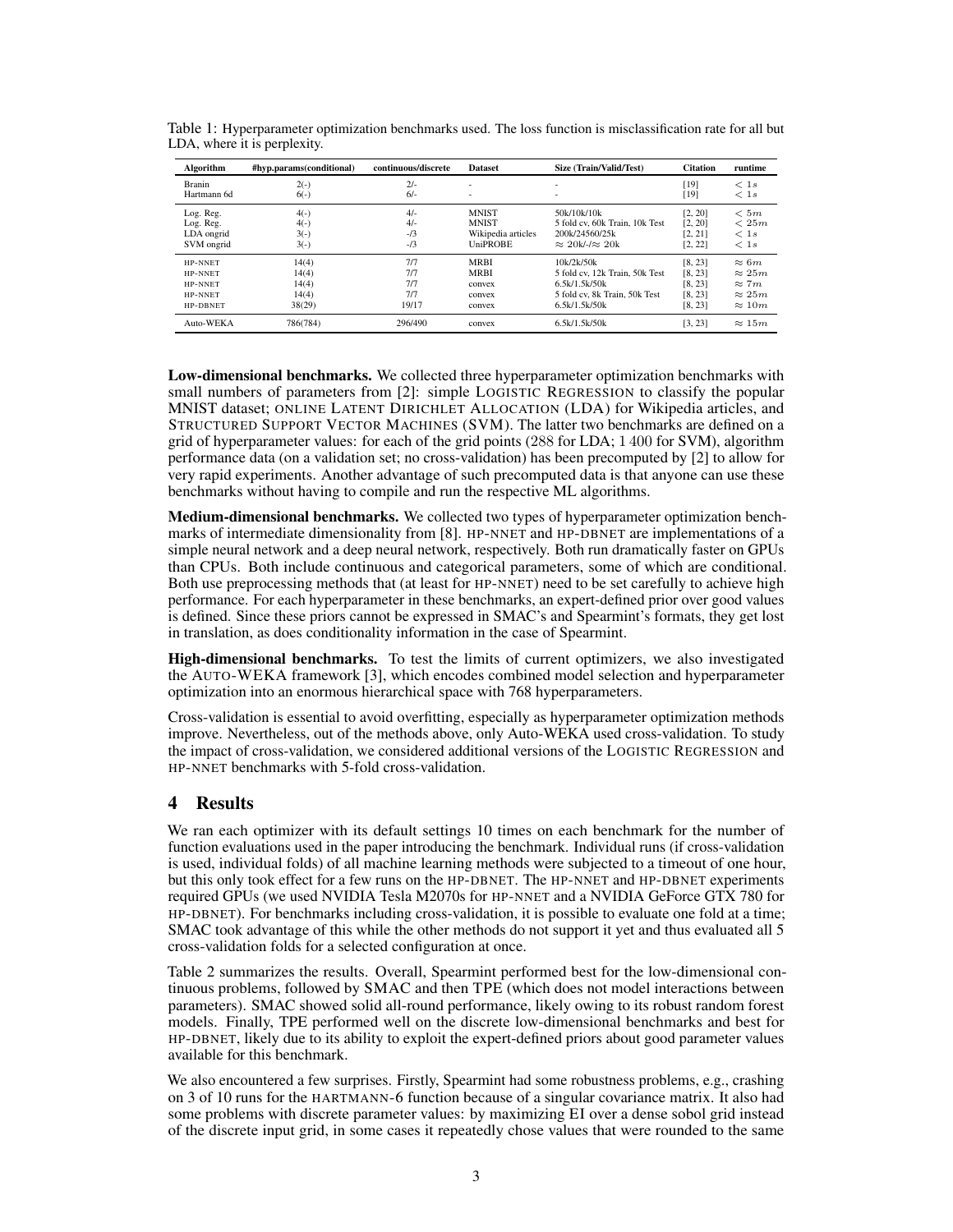<span id="page-3-0"></span>Table 2: Losses obtained for all optimizers and benchmarks. We report means and standard deviation across up to 10 runs of each optimizer (except for the entries with superscripts, which show the number of runs completed<sup>[1](#page-0-0)</sup>). For each benchmark, bold face indicates the best mean value, and underlined values are not statistically significantly different from the best according to a Mann-Whitney-U test (with p=0.05). The absolute values with and without cross-validation are incomparable as they are based on different data set splits.

|                               |                 | <b>SMAC</b>                       |                   | <b>Spearmint</b>                 |                   | TPE                              |                   |  |
|-------------------------------|-----------------|-----------------------------------|-------------------|----------------------------------|-------------------|----------------------------------|-------------------|--|
| <b>Experiment</b>             | #evals          | Valid.Error                       | <b>Best Value</b> | Valid.Error                      | <b>Best Value</b> | Valid.Error                      | <b>Best Value</b> |  |
| branin $(0.398)$              | 200             | $0.427 + 0.019$                   | 0.400             | $0.398 + 0.000$                  | 0.398             | $0.510 \pm 0.077$                | 0.406             |  |
| har <sub>6</sub> $(-3.32237)$ | 200             | $-2.960 + 0.200$                  | $-3.165$          | $-2.623 + 1.026$                 | $-3.322$          | $-2.920 + 0.164$                 | $-3.115$          |  |
| Log.Regression                | 100             | $0.086 + 0.006$                   | 0.077             | $0.073 + 0.001$                  | 0.070             | $0.082 + 0.003$                  | 0.75              |  |
| Log.Regression 5CV            | 100             | $0.081 + 0.003$                   | 0.078             | $0.083 + 0.001$                  | 0.080             | $0.089 + 0.007$                  | 0.081             |  |
| LDA ongrid                    | 50              | $1269.6 + 2.9$                    | 1266.2            | $1272.6 \pm 10.2$                | 1266.2            | $1271.5 + 3.5$                   | 1266.2            |  |
| SVM ongrid                    | 100             | $0.241 + 0.001$                   | 0.241             | $0.246 + 0.009$                  | 0.241             | $0.241 \pm 0.000$                | 0.241             |  |
| HP-NNET convex                | 100             | $0.19 \pm 0.014^{(8)}$            | 0.175             | $0.209 \pm 0.003$ <sup>(6)</sup> | 0.020             | $0.202 \pm 0.011^{(9)}$          | 0.179             |  |
| HP-NNET convex 5CV            | 50              | $0.208 \pm 0.010^{(4)}$           | 0.198             | $0.230 \pm 0.015$ <sup>(2)</sup> | 0.215             | $0.210 \pm 0.012^{(4)}$          | 0.189             |  |
| <b>HP-NNET MRBI</b>           | 100             | $\frac{0.527 \pm 0.019}{8}$       | 0.504             | $0.501 \pm 0.032^{(5)}$          | 0.467             | $0.503 + 0.021$                  | 0.478             |  |
| <b>HP-NNET MRBI 5CV</b>       | 50              | $\frac{0.512 \pm 0.032^{(4)}}{2}$ | 0.478             | $0.497 \pm 0.020^{(3)}$          | 0.476             | $0.518 \pm 0.000$ <sup>(1)</sup> | 0.518             |  |
| HP-DBNET convex               | 200             | 0.159(1)                          |                   | 0.138(1)                         |                   | 0.135(1)                         |                   |  |
| Auto-WEKA <sup>2</sup>        | 30 <sub>h</sub> | 0.221                             |                   | N/A                              |                   | 0.255                            |                   |  |

<span id="page-3-2"></span>

<span id="page-3-3"></span>

<span id="page-3-4"></span>

Figure 1: Response values obtained & incumbent over time for one run of each optimizer on LDA ONGRID.

Figure 2: Mean  $\pm$  stddev of best Figure 3: Mean  $\pm$  stddev of best loss over time, HP-NNET convex

loss over time, HP-NNET MRBI

discrete values for evaluation (leading to repetitions in the samples). This problem is demonstrated in Figure [1.](#page-3-2)

Secondly, performance did not only depend on the algorithm but also on the dataset: SMAC performed best for the HP-NNET on one dataset (convex, see Figure [2\)](#page-3-3) and worst on the other (MRBI, see Figure [3\)](#page-3-4), and exactly the opposite held for Spearmint. A more detailed analysis of the data shows that it was crucial to switch on PCA preprocessing with its conditional strength parameter set to around 0.7. SMAC and Spearmint consistently failed to do so for the datasets they performed poorly on. It was surprising to see this, but further investigation is necessary to find out why it occurred. We pause here to note that these potential problems in SMAC and Spearmint could not have been identified without a competitive comparison against other methods; otherwise, one would have simply assumed that a good configuration was found.

We also studied the CPU time required by the optimizers. SMAC'S and TPE'S overhead was negligible ( $< 1$  second), but Spearmint required  $> 42$  seconds to select the next data point after 200 evaluations. This is of course due to the cubic scaling behaviour of Spearmint's GPs, which would prohibit its use for the optimization of cheap functions. However, in our setting this overhead was dominated by the expensive function evalations.

#### 5 Conclusion and future work

This work provides the first extensive comparison of three hyperparameter optimizers, showing that each has their advantages and disadvantages (mostly in terms of robustness and search space definitions supported). To support further research, our software package and benchmarks are publicly available at <www.automl.org/benchmarks.html>. It offers a common interface for the three optimization packages utilized in this paper and allows the easy integration of new ones. Our benchmark library is only a first step, but we are committed to making it easy for other researchers to use it and to contribute their own benchmarks and optimization packages.

<sup>&</sup>lt;sup>1</sup>Unfortunately, not all of our  $10 \times 3$  optimizer runs for the GPU experiments have finished, due to an unscheduled 2-week outage of the GPU cluster we used. We will update the results for the final version.

<span id="page-3-1"></span><sup>&</sup>lt;sup>2</sup>Spearmint does not apply for Auto-WEKA (since it has more than 40 hyperparameters). Since these runs are computationally expensive, we reuse results from [\[3\]](#page-4-2), which already compared SMAC and TPE.